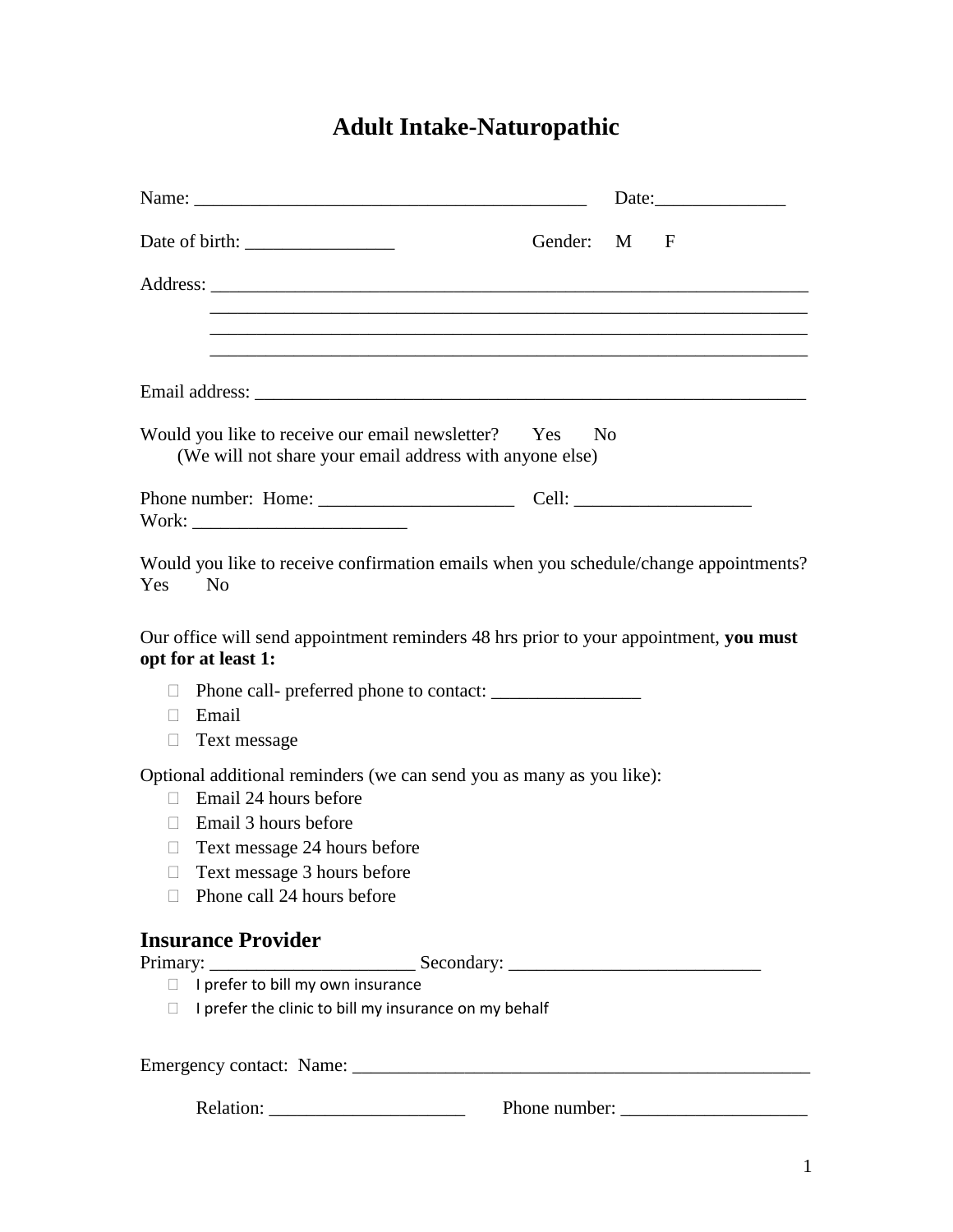Other health care providers you are seeing (ie. medical doctor, chiropractor, etc):

Your health concerns in order of importance:

| . .          |  |
|--------------|--|
|              |  |
| ⌒<br>≺<br>J. |  |
| 4.           |  |
| 5<br>ັ.      |  |

<u> 1989 - Johann Stoff, deutscher Stoff, der Stoff, der Stoff, der Stoff, der Stoff, der Stoff, der Stoff, der S</u>

<u> 1989 - Jan James James, martin amerikan basar dan berasal dalam berasal dalam berasal dalam berasal dalam be</u>

<u> 1989 - Johann Stoff, amerikansk politiker (d. 1989)</u>

#### **Medical History**

List past or present serious conditions, illnesses, injuries and hospitalizations with approximate dates:

Do you have any allergies (medications, environmental, etc)?

List all current medications with dosage if known (including prescription and over the counter drugs, vitamins, supplements, herbs, homeopathics, etc):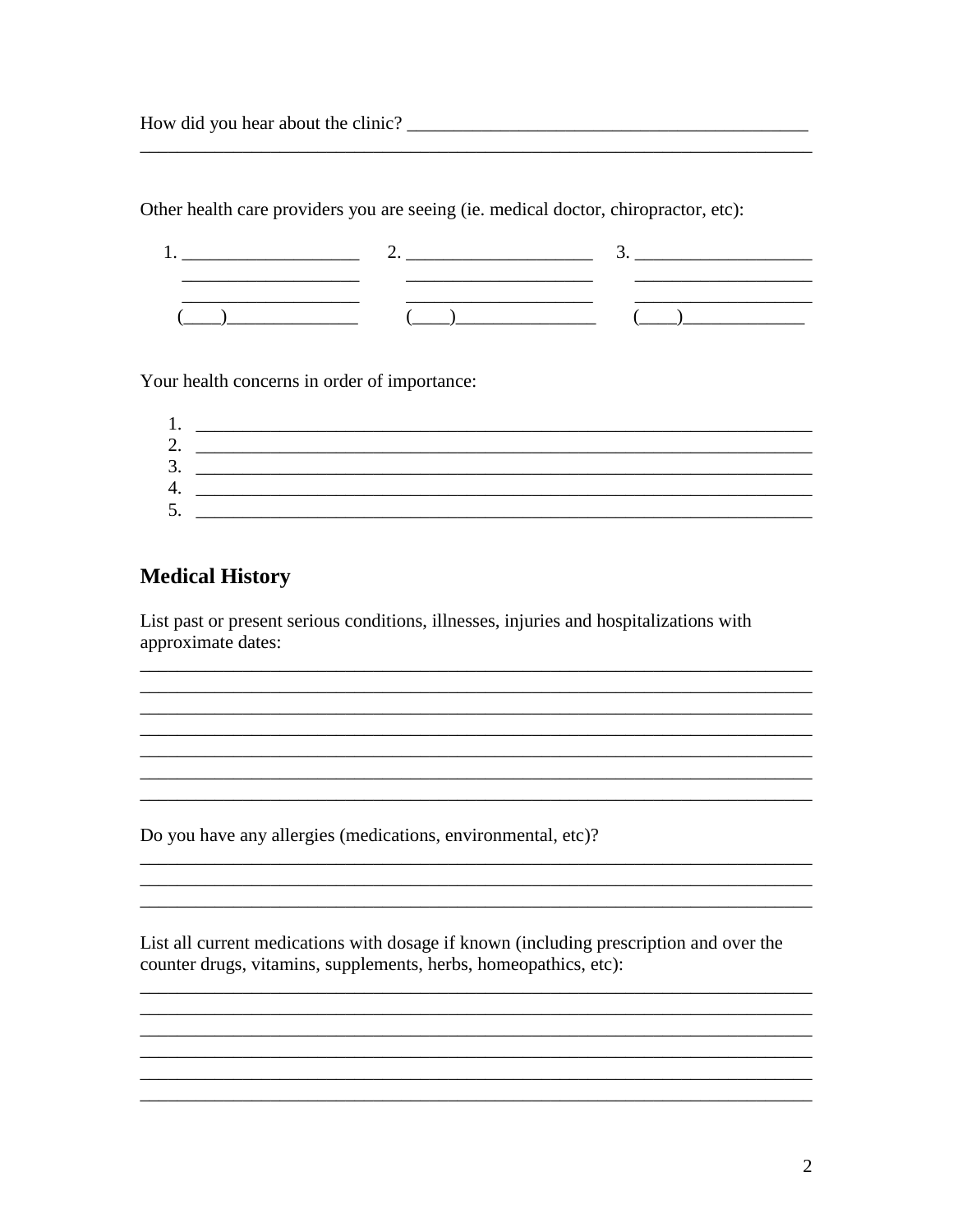Do you frequently use any of the following (please check yes or no):

|                     | Yes | N <sub>0</sub> | If yes, how often          |
|---------------------|-----|----------------|----------------------------|
| Aspirin             |     |                |                            |
| Tylenol             |     |                |                            |
| Other painkillers   |     |                |                            |
| Antacids            |     |                |                            |
| Laxatives           |     |                |                            |
| Diet pills          |     |                |                            |
| Birth control pills |     |                |                            |
| Alcohol             |     |                |                            |
|                     |     |                |                            |
|                     | Yes | N <sub>0</sub> | If yes, form and how often |
| Tobacco             |     |                |                            |
| Caffeine            |     |                |                            |
| Recreational drugs  |     |                |                            |

Please list past prescription medications and indicate time of usage:

| Do you get regular screening tests done by another doctor? (blood tests, Pap, etc) Y N |  |  |  |  |  |
|----------------------------------------------------------------------------------------|--|--|--|--|--|
| How long has it been since you last saw a medical doctor?                              |  |  |  |  |  |
| How many times have you been treated with antibiotics?                                 |  |  |  |  |  |
| Have you recently gotten any vaccinations?                                             |  |  |  |  |  |
| If Yes, which ones:                                                                    |  |  |  |  |  |
| Have you had any adverse reactions to vaccinations?                                    |  |  |  |  |  |
|                                                                                        |  |  |  |  |  |

\_\_\_\_\_\_\_\_\_\_\_\_\_\_\_\_\_\_\_\_\_\_\_\_\_\_\_\_\_\_\_\_\_\_\_\_\_\_\_\_\_\_\_\_\_\_\_\_\_\_\_\_\_\_\_\_\_\_\_\_\_\_\_\_\_\_\_\_\_\_\_\_

### **Family Health History**

Please indicate if a close relative (parent, grandparent, sibling, child, etc) has had any of the following:

|                     | <b>Family Member</b> |                       | <b>Family Member</b> |
|---------------------|----------------------|-----------------------|----------------------|
| Allergies           |                      | Depression            |                      |
| Asthma              |                      | Other mental illness  |                      |
| Heart disease       |                      | Drug abuse/alcoholism |                      |
| High blood pressure |                      | Kidney disease        |                      |
| <b>Diabetes</b>     |                      | Other                 |                      |
| Cancer              |                      |                       |                      |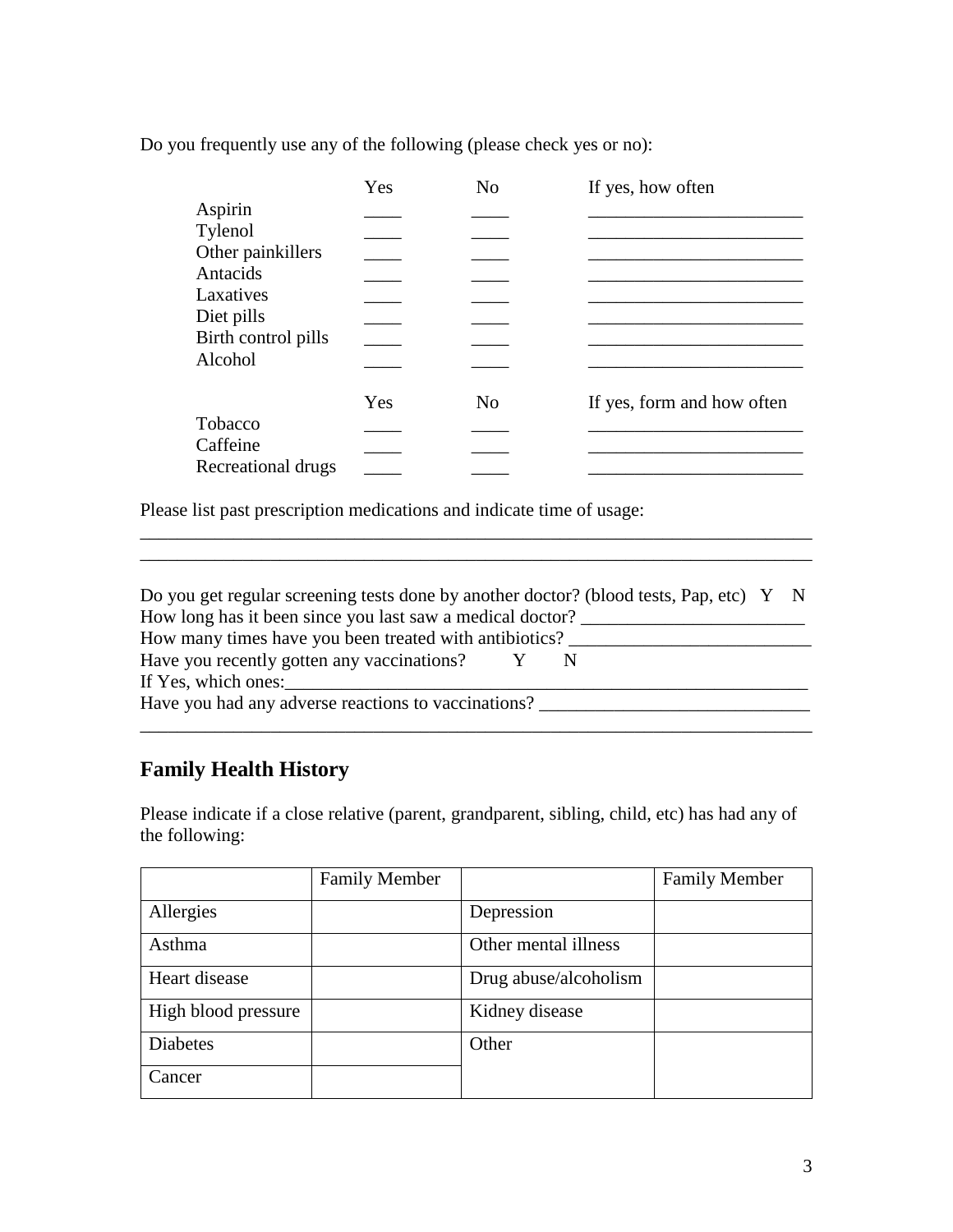### **Diet**

Do you have any food allergies or sensitivities? Please list:

Do you have any food restrictions? (vegetarian, vegan, religious, etc)

| Describe a typical day's diet: |
|--------------------------------|
| Breakfast                      |
|                                |
| Dinner                         |
|                                |
| Beverages/water                |

<u> 1989 - Johann Stoff, amerikansk politiker (d. 1989)</u> and the control of the control of the control of the control of the control of the control of the control of the

## Lifestyle/Environment

| Do you exercise? $Y \times N$ if yes, how often and what do you do?               |
|-----------------------------------------------------------------------------------|
| Do you smoke? Y N                                                                 |
| Are you exposed to second-hand smoke (home, work, etc)?<br>Y N                    |
| Y N<br>Are you frequently exposed to animals (work, pets, etc)?                   |
| Are you regularly exposed to toxins or hazards (work, home, hobbies, etc)? Y<br>N |
|                                                                                   |
| Do you sleep well, if no, please describe?                                        |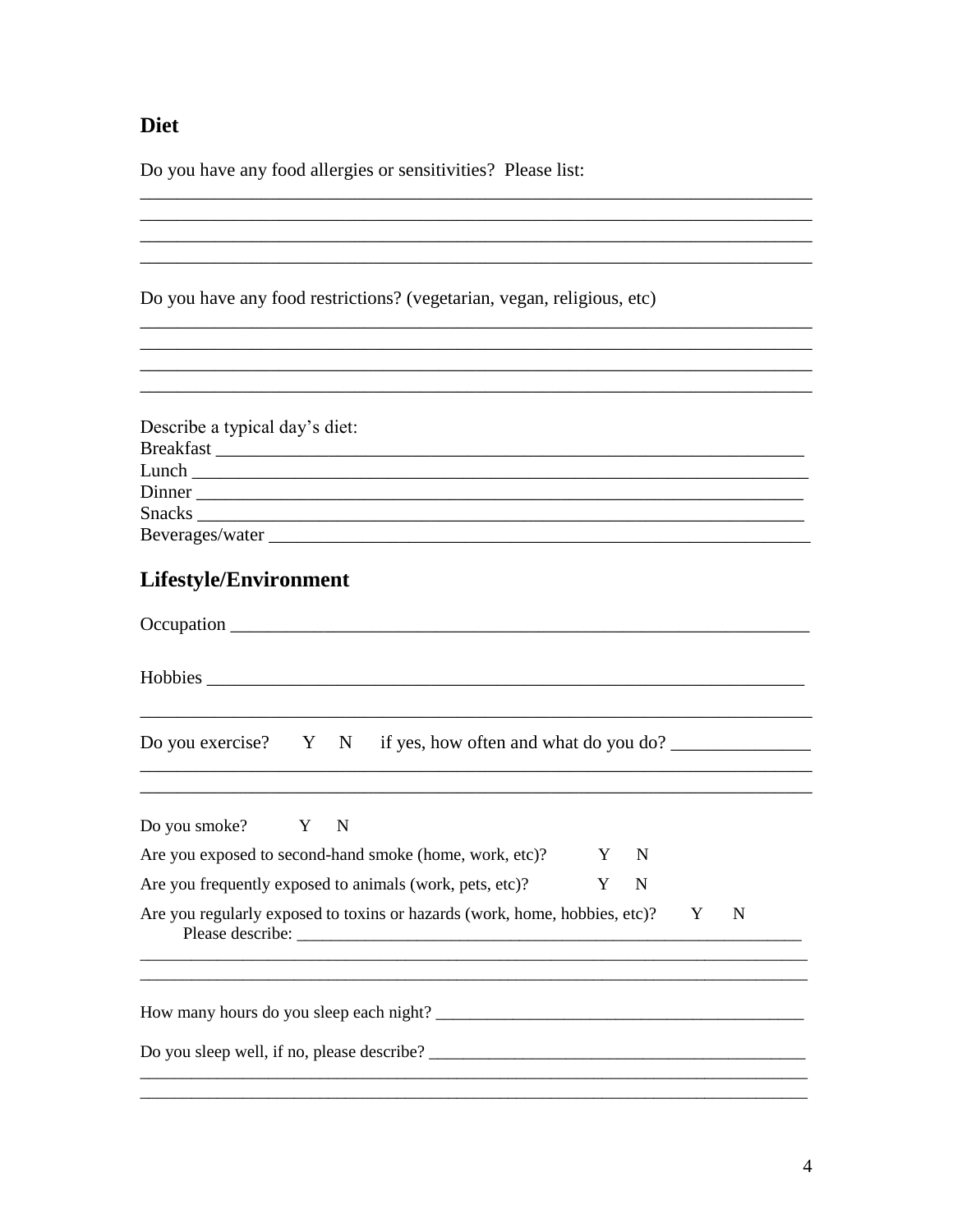How stressful is your work or other areas of your life? How well do you handle stress?

<u> 1989 - Johann Harry Harry Harry Harry Harry Harry Harry Harry Harry Harry Harry Harry Harry Harry Harry Harry</u> 

<u> 1989 - Johann John Stone, mars eta biztanleria (h. 1989).</u>

Is there anything that you feel is important that has not been covered?